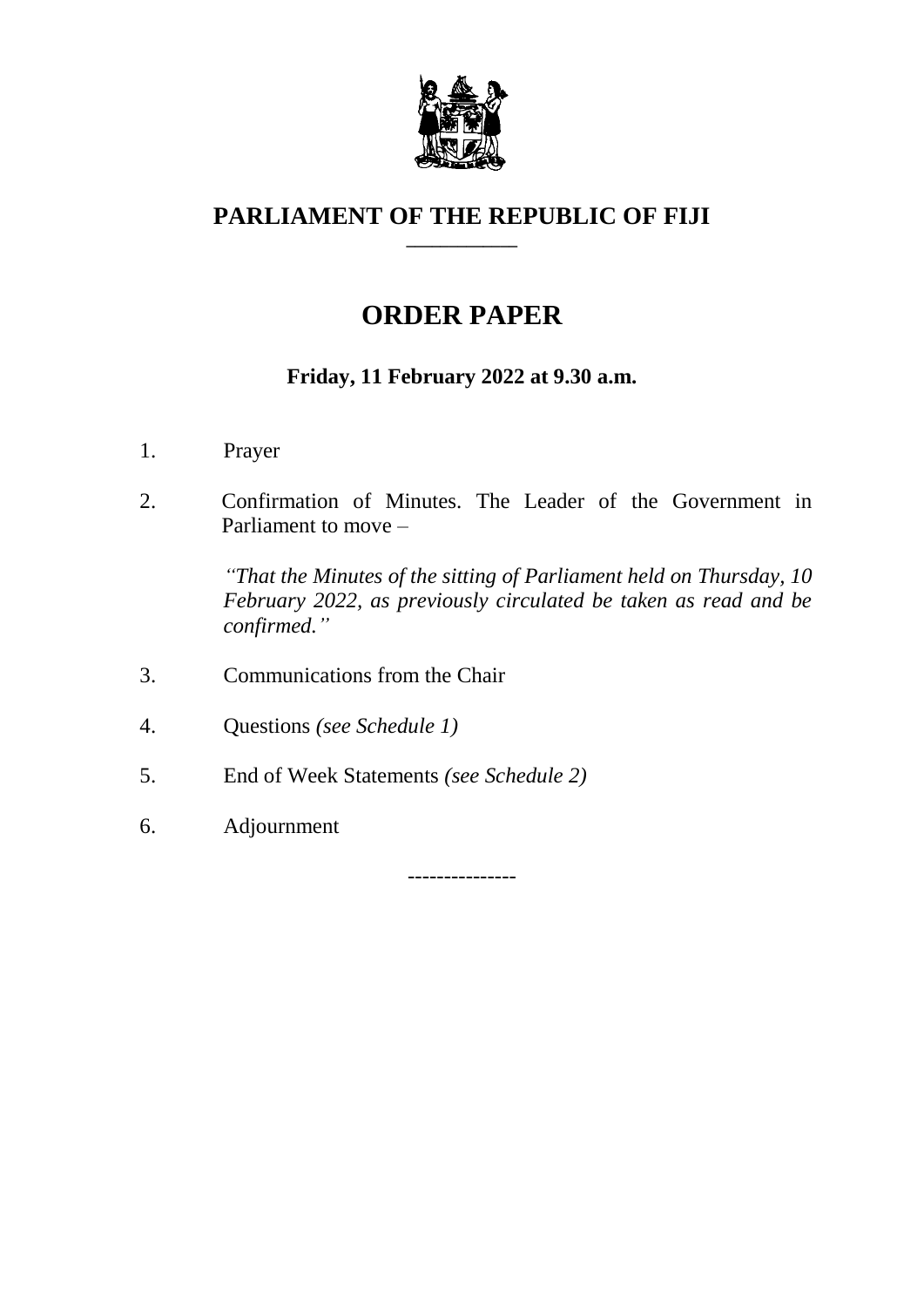## **SCHEDULE 1 — QUESTIONS**

#### **Oral Questions**

- 37/2022 Hon. Selai Adimaitoga to ask the Minister for Women, Children and Poverty Alleviation – Can the Minister update Parliament on the Transformative Institutional Capacity Development initiative.
- 43/2022 Hon. Pio Tikoduadua to ask the Minister for Agriculture, Waterways and Environment – Can the Minister inform Parliament about the Ministry's plans to address the frequent flooding in Wailotua Village, Tailevu.
- 44/2022 Hon. Alipate Nagata to ask the Minister for Health and Medical Services – Given the high level of NCD cases in Fiji, can the Minister update Parliament on the Ministry's efforts to promote healthy lifestyles and diets.
- 45/2022 Hon. Ro Filipe Tuisawau to ask the Minister for Commerce, Trade, Tourism and Transport – Can the Minister update Parliament on the progress made by the tourism industry since borders re-opened.
- 46/2022 Hon. Joseph Nand to ask the Attorney-General and Minister for Economy, Civil Service, Communications, Housing and Community Development – Can the Minister update Parliament on the First Home Buyers Programme.
- 47/2022 Hon. Mikaele Leaware to ask the Minister for Education, Heritage and Arts, and Local Government – Can the Minister update Parliament on the protocols in place to ensure the safety of children and teachers in schools.
- 48/2022 Hon. Selai Adimaitoga to ask the Minister for Education, Heritage and Arts, and Local Government – Can the Minister update Parliament on the student turnout after the reopening of schools.
- 49/2022 Hon. Ro Teimumu Kepa to ask the Minister for Education, Heritage and Arts, and Local Government – Can the Minister update Parliament on the amended curriculum to ensure that students do not lose out in achieving the minimum standard to advance further.
- 50/2022 Hon. George Vegnathan to ask the Attorney-General and Minister for Economy, Civil Service, Communications, Housing and Community Development – Can the Minister inform Parliament of